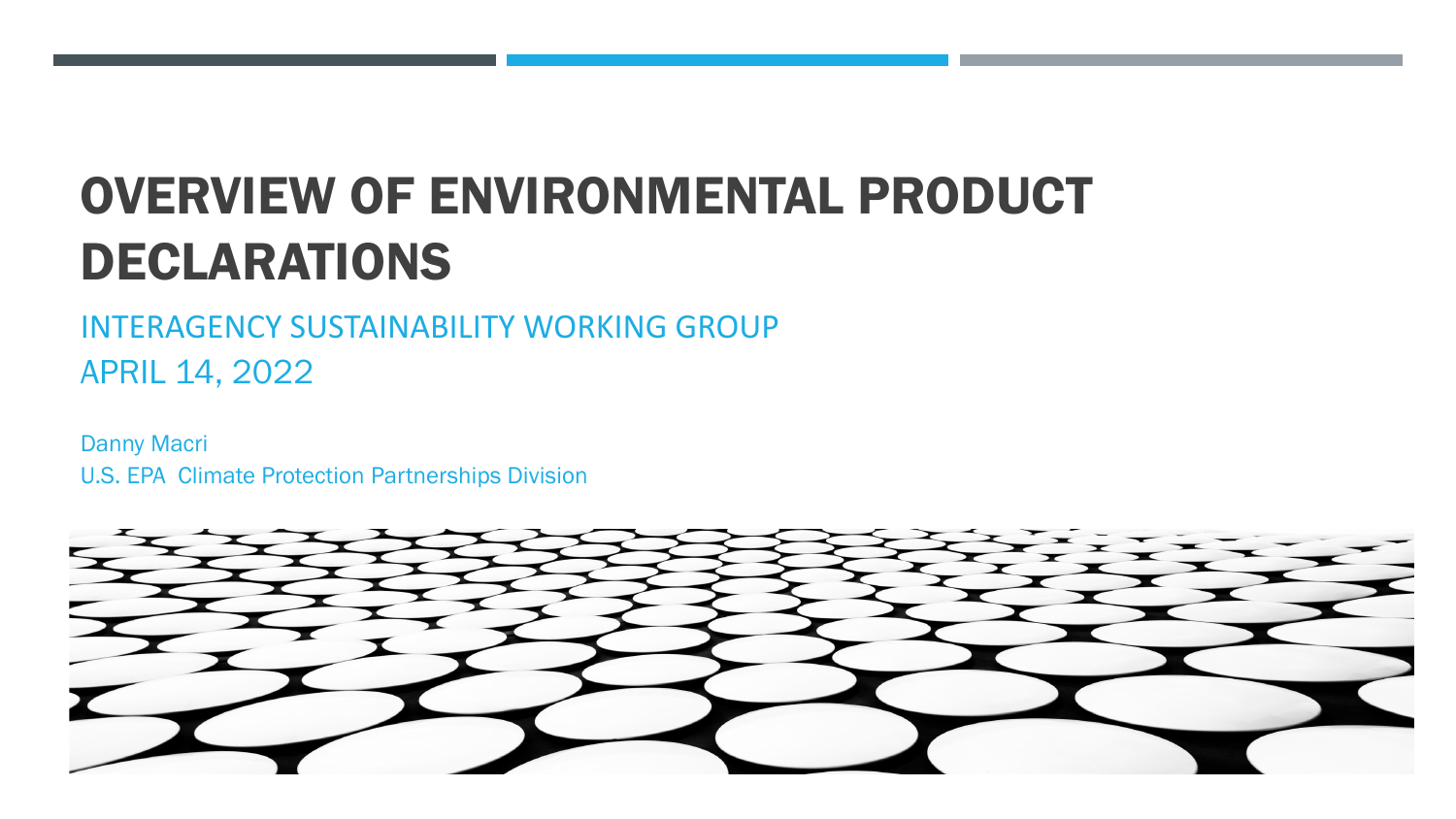### ISO CHARACTERIZATION OF ENVIRONMENTAL DECLARATIONS

Type I

- $\cdot$ Business $\rightarrow$ Consumer
- •Shows product meets minimum standards (Eco-label):
	- •One stage of lifecycle\*
	- •Single environmental attribute\*
- •ISO 14024



#### Type 2

Existing Buy Clean initiatives use Type 3 environmental labels

 $\cdot$  Business $\rightarrow$  Consumer/Business •Self declared • ISO 14021

#### Type 3

- $\cdot$ Business $\rightarrow$ Business
- •Shows product environmental impact (environmental product declaration [think nutrition label]):
	- •Across lifecycle
	- •Multiple impact categories
- ISO 14025

FPD®

THE INTERNATIONAL EPD® SYSTEM

Table shows key characteristics of attributes of many but not all labels in each category.

### Example EPD

| <b>ENVIRONMENTAL IMPACTS</b><br><b>Declared Product:</b><br>Mix 1412725<br><b>Plant Name</b><br>4P 470 C+F 15% BLEND<br>Compressive strength: 3000 PSI at 28 days<br><b>Declared Unit: 1 m<sup>3</sup> of concrete</b> |          |
|------------------------------------------------------------------------------------------------------------------------------------------------------------------------------------------------------------------------|----------|
| Global Warming Potential (kg CO <sub>2</sub> -eq)                                                                                                                                                                      | 297      |
| Ozone Depletion Potential (kg CFC-11-eq)                                                                                                                                                                               | $7.7E-6$ |
| Acidification Potential (kg SO <sub>2-eg)</sub>                                                                                                                                                                        | 1.07     |
| Eutrophication Potential (kg N-eg)                                                                                                                                                                                     | 0.40     |
| Photochemical Ozone Creation Potential (kg O <sub>3</sub> -eq)                                                                                                                                                         | 24.1     |
| Abiotic Depletion, non-fossil (kg Sb-eg)                                                                                                                                                                               | $1.3E-6$ |
| Abiotic Depletion, fossil (MJ)                                                                                                                                                                                         | 626      |
| Total Waste Disposed (kg)                                                                                                                                                                                              | 2.39     |
| Consumption of Freshwater (m <sup>3</sup> )                                                                                                                                                                            | 3.14     |

Product Components: natural aggregate (ASTM C33), Portland cement (ASTM C150), fly ash (ASTM C618), batch water (ASTM C1602)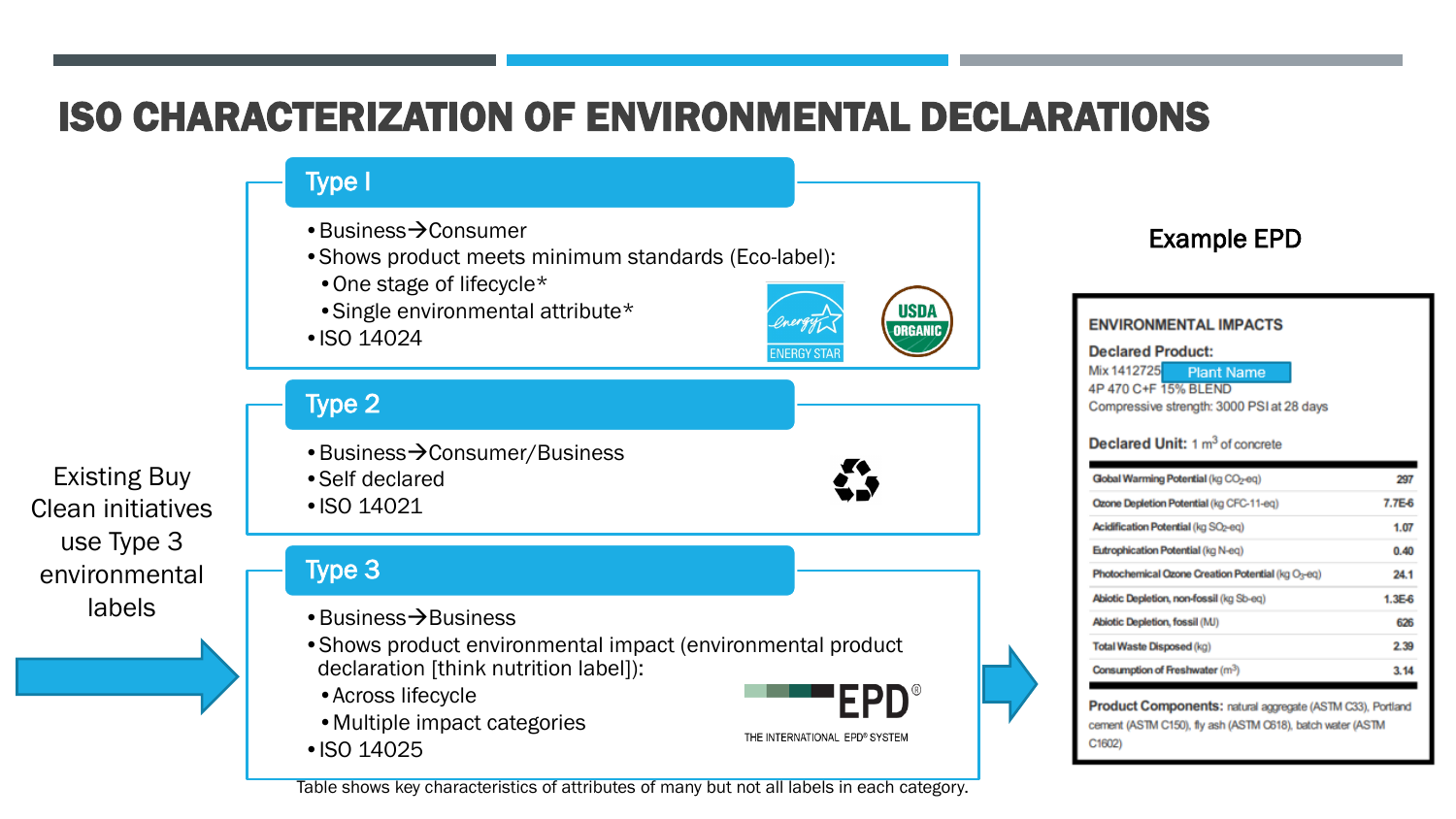## STEPS TO CREATE AN EPD

**Product** Category Rules (PCR)

Guidelines for conducting LCA and developing an EPD of a specific product category. Led by Program Operator with input from interested parties

Informed by ISO 14027 *Development of product category rules*

Quantifies environmental impacts of a product based on terms of PCR and other ISO standards.

Informed by ISO 14025 *EPDs Principles and procedures* and ISO 21930 *Sustainability* 

**Lifecycle Assessment** (LCA)

Informed by ISO 14040 *LCA principles and framework* and ISO 14044 *LCA Requirements and guidelines*

Table 1: Impact assessment results for 1 metric ton of merchant bar

| <b>Indicator</b> | Unit                  | Total (A1-A3) |  |
|------------------|-----------------------|---------------|--|
| <b>GWP 100</b>   | kg CO <sub>2</sub> eq | 748           |  |

Reports LCA results in standard and comparable format

*in buildings and civil engineering works*

**Environmental Product Declaration** (EPD)



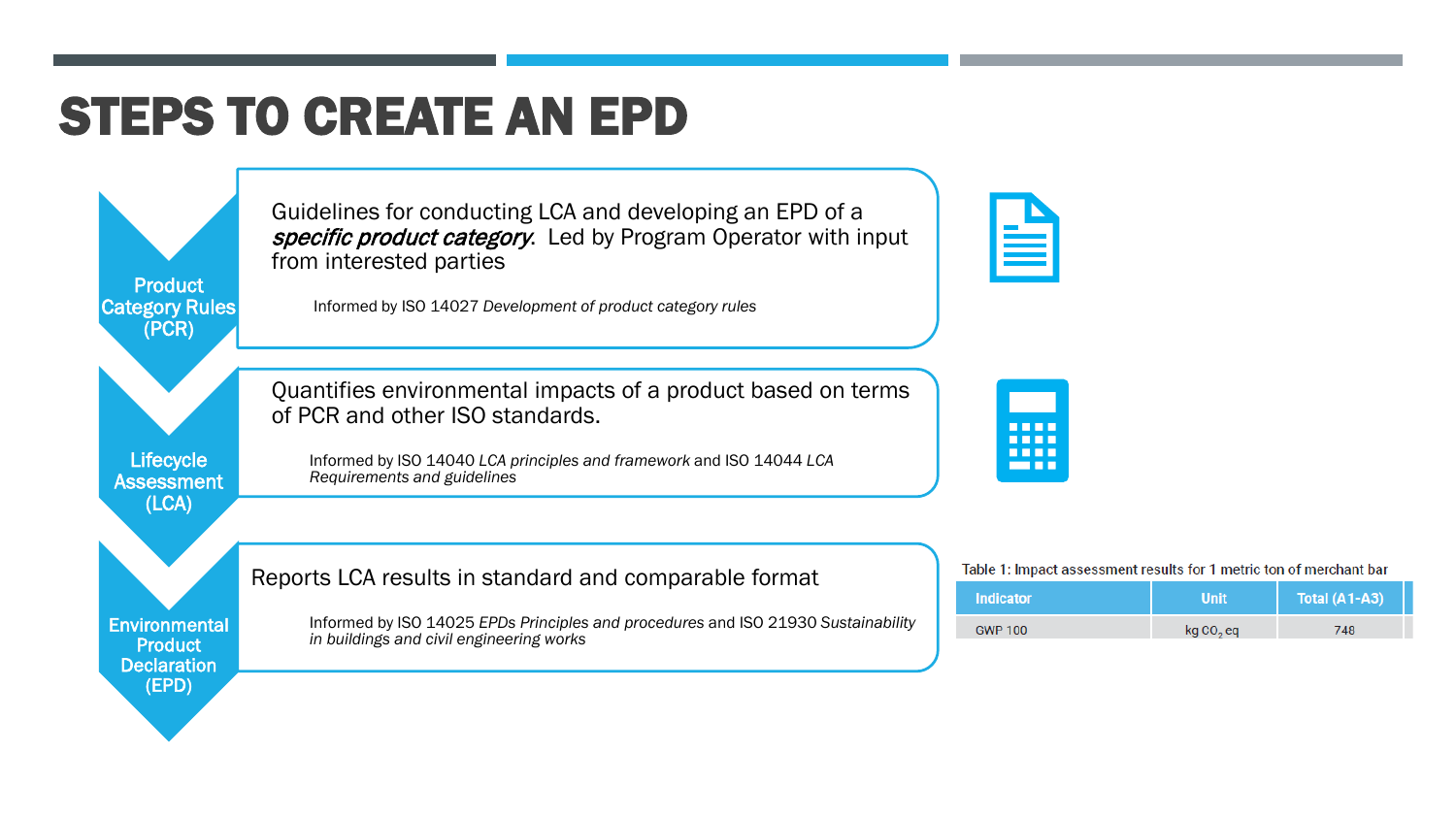

### LCA OVERVIEW



https://newbuildings.org/wp-content/uploads/2021/12/Embodied-Carbon-Bootcamp-Slides.pdf

© New Buildings Institute 2021

Most construction-related EPDs report stages A1-A3 (emissions that already occurred). Some report A4 and A5 separately based on average distances travelled to construction site (emissions in the future).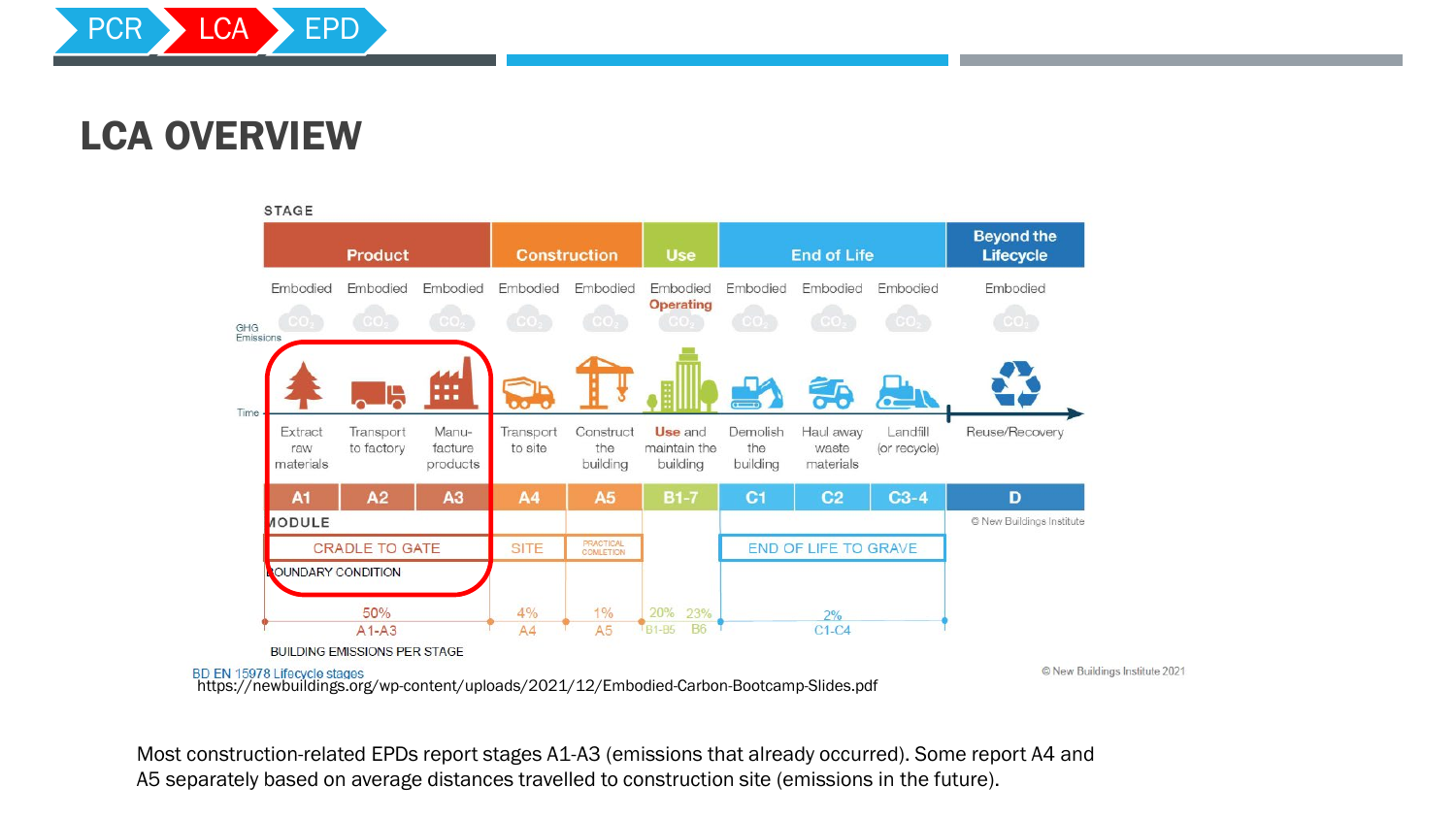

### LCA OVERVIEW

1) Life Cycle Inventory (Cradle-to-Gate)



#### Displays illustrative, not comprehensive, inputs and outputs for concrete manufacturing. Each substance can have over a dozen inputs and types of emissions.

#### 2) Life Cycle Impact Assessment (Classification & Characterization)

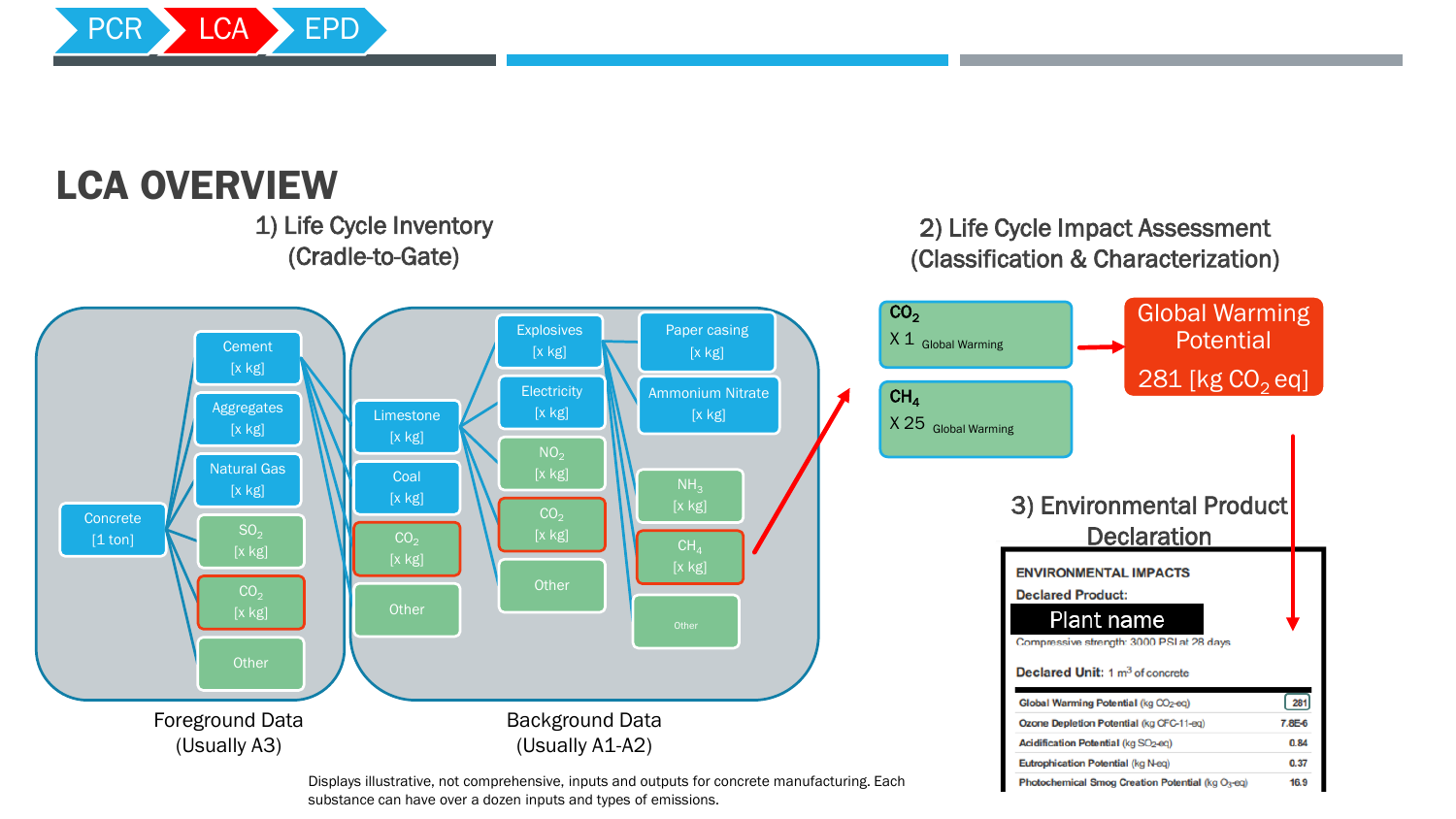

### WHAT IS AN EPD

**Discloses the "lifecycle" environmental impacts of a product similar to a nutrition label**



**….but without the "recommended values"**

Up to "buyer" to specify

*EPDs for construction materials usually only report "Cradle-to-Gate" emissions.*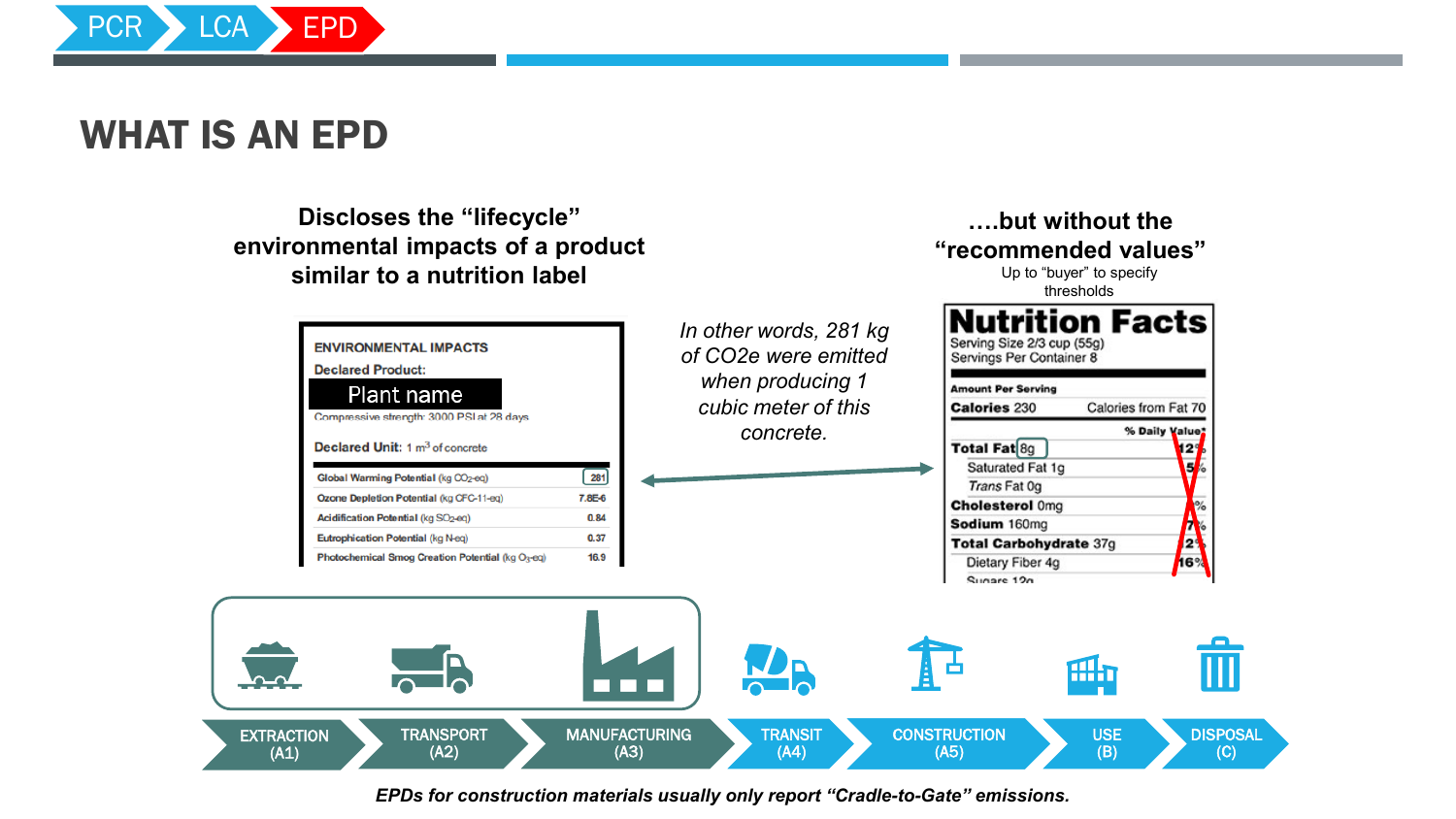

## WHAT IS AN EPD *Types of EPDs*

#### Facility-Specific EPD

Represents the impacts for a specific product from a single facility *Ex:* [Company B's] Fabricated Hot-Rolled

| <b>GWP [KG CO2 EQ.]</b> |       | <b>TOTAL</b> |
|-------------------------|-------|--------------|
| <b>Steel plant A</b>    | l. AR | $1.83E + 03$ |
| Steel plant B           | l SC  | 9.96E+02     |

#### Product (Company-Specific) EPD

Represents the impacts for a specific product for a single manufacturer across multiple facilities *Ex: [Company A's] Merchant Bar and Light Structural Shapes*

Table 1: Impact assessment results for 1 metric ton of merchant bar

| <b>Indicator</b> | <b>Unit</b>           | Total $(A1-A3)$ |
|------------------|-----------------------|-----------------|
| <b>GWP 100</b>   | kg CO <sub>2</sub> eq | 748             |



#### Industry EPD

Represents the average environmental impacts of a product across multiple manufacturing plants and manufacturers in an industry.

#### Supply Chain EPD A product EPD that uses actual (instead of generic or average) data from the most impactful area of a product's lifecycle